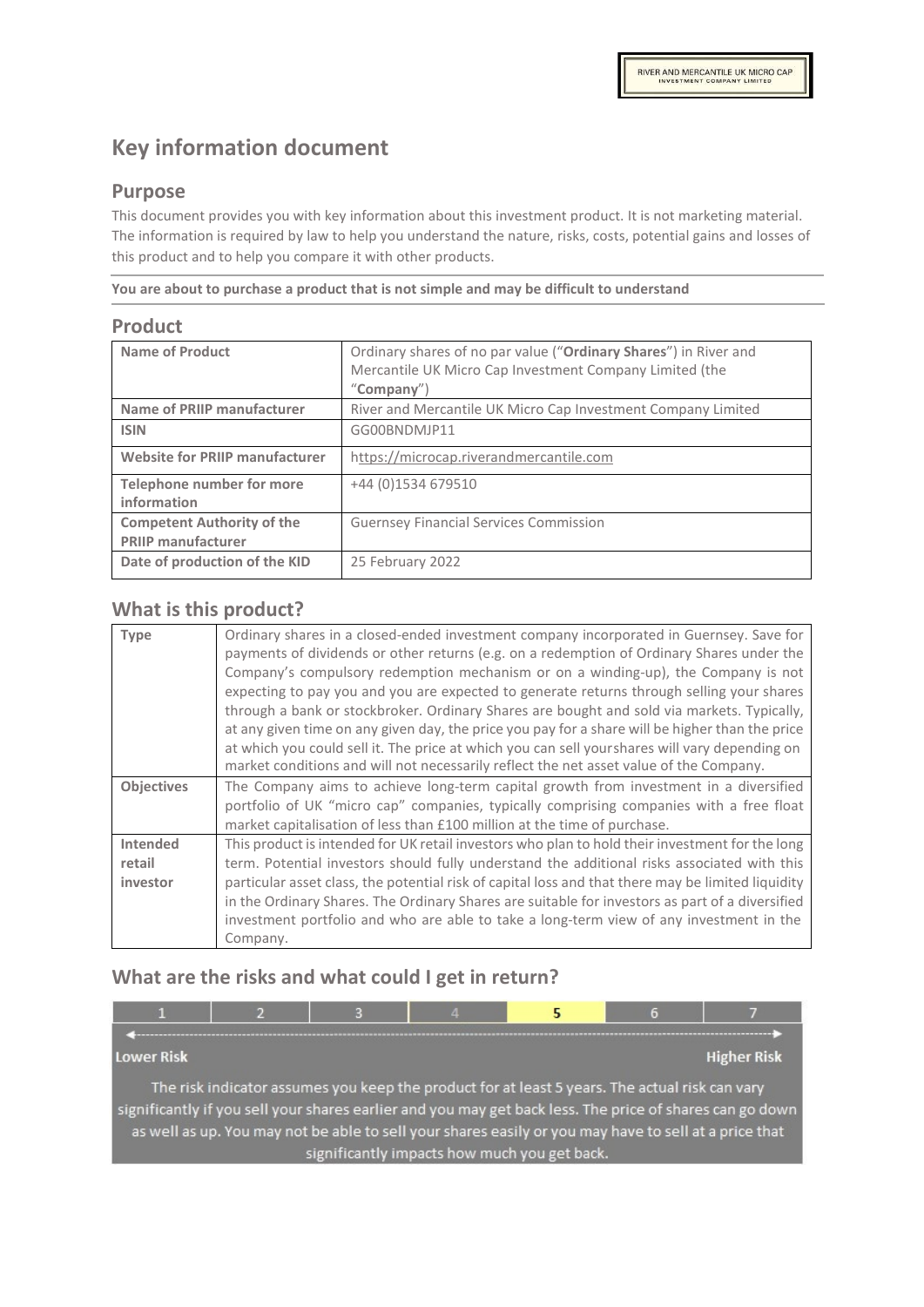The summary risk indicator is a guide to the level of risk of this product compared to other products. It shows how likely it is that the product will lose money because of movements in the markets or because we are not able to pay you. Save for payments of dividends or other returns, the Company is not expecting to pay you and you are expected to generate returns through selling your shares through a bank or stockbroker. We have classified this product as 5 out of 7 which is a medium risk class.

The product does not include any protection from future market performance, so you could lose some or all of your investment. The price at which the Ordinary Shares are sold in the market has not historically tracked the Company's net asset value per Ordinary Share.

## **Performance Scenarios**

This table shows the money you could get back over the next 5 years under different scenarios, assuming that you invest £10,000. The scenarios shown illustrate how your investment could perform. You can compare them with the scenarios of other products. The scenarios presented are an estimate of future performance based on evidence from the past on how the value of this investment varies, and are not an exact indicator. What you will get will vary depending on how the market performs and how long you keep the investment.

The stress scenario shows what you might get back in extreme market circumstances and it does not take into account the situation where we are not able to pay you.

The figures shown include all the costs of the product itself, but may not include all the costs that you pay to your advisor or distributor. The figures do not take into account your personal tax situation, which may also affect how much you get back.

| Investment GBP 10,0000 |                                     | 1 Year        | 3 years       | 5 years                     |
|------------------------|-------------------------------------|---------------|---------------|-----------------------------|
| Stress scenario        | What you might get back after costs | 4,431.17 GBP  | 3,356.05 GBP  | 1.534.02 GBP                |
|                        | Average return each year            | $-55.69\%$    | $-30.51%$     | $-31.27%$                   |
| Unfavourable scenario  | What you might get back after costs | 8,410.73 GBP  | 8,666.20 GBP  | 9.561.45 GBP                |
|                        | Average return each year            | $-15.89%$     | $-4.66\%$     | $-0.89%$                    |
| Moderate scenario      | What you might get back after costs | 11.347.56 GBP |               | 14,549.91 GBP 18,655.99 GBP |
|                        | Average return each year            | 13.48%        | 13.31%        | 13.28%                      |
| Favourable scenario    | What you might get back after costs | 15,203.32 GBP | 24,258.20 GBP | 36,147.56 GBP               |
|                        | Average return each year            | 52.03%        | 34.37%        | 29.31%                      |

**Market developments in the future cannot be accurately predicted. The scenarios shown are only an indication of some of the possible outcomes based on recent returns. Actual returns could be lower.**

## **What happens if River and Mercantile UK Micro Cap Investment Company Limited is unable to pay out?**

As a shareholder of River and Mercantile UK Micro Cap Investment Company Limited you would not be able to make a claim to the Financial Services Compensation Scheme about the Company in the event that the Company were unable to pay any dividends or other returns it may elect to pay from time to time, or if it were unable to pay any amounts due to you on a winding-up. If you sell your Ordinary Shares on the London Stock Exchange, your bank or stockbroker will receive cash on delivery of your shares and should pass that toyou.

## **What are the costs?**

The Reduction in Yield (RIY) shows what impact the total costs you pay will have on the investment return you might get. The total costs take into account one-off, ongoing and incidental costs.

The amounts shown here are the cumulative costs of the product itself, for three different holding periods. They include potential early exit penalties. The figures assume you invest £10,000. The figures are estimates and may change in the future.

## **Costs over time**

The person selling you or advising you about this product may charge you other costs. If so, this person will provide you with information about these costs, and show you the impact that all costs will have on your investment over time.